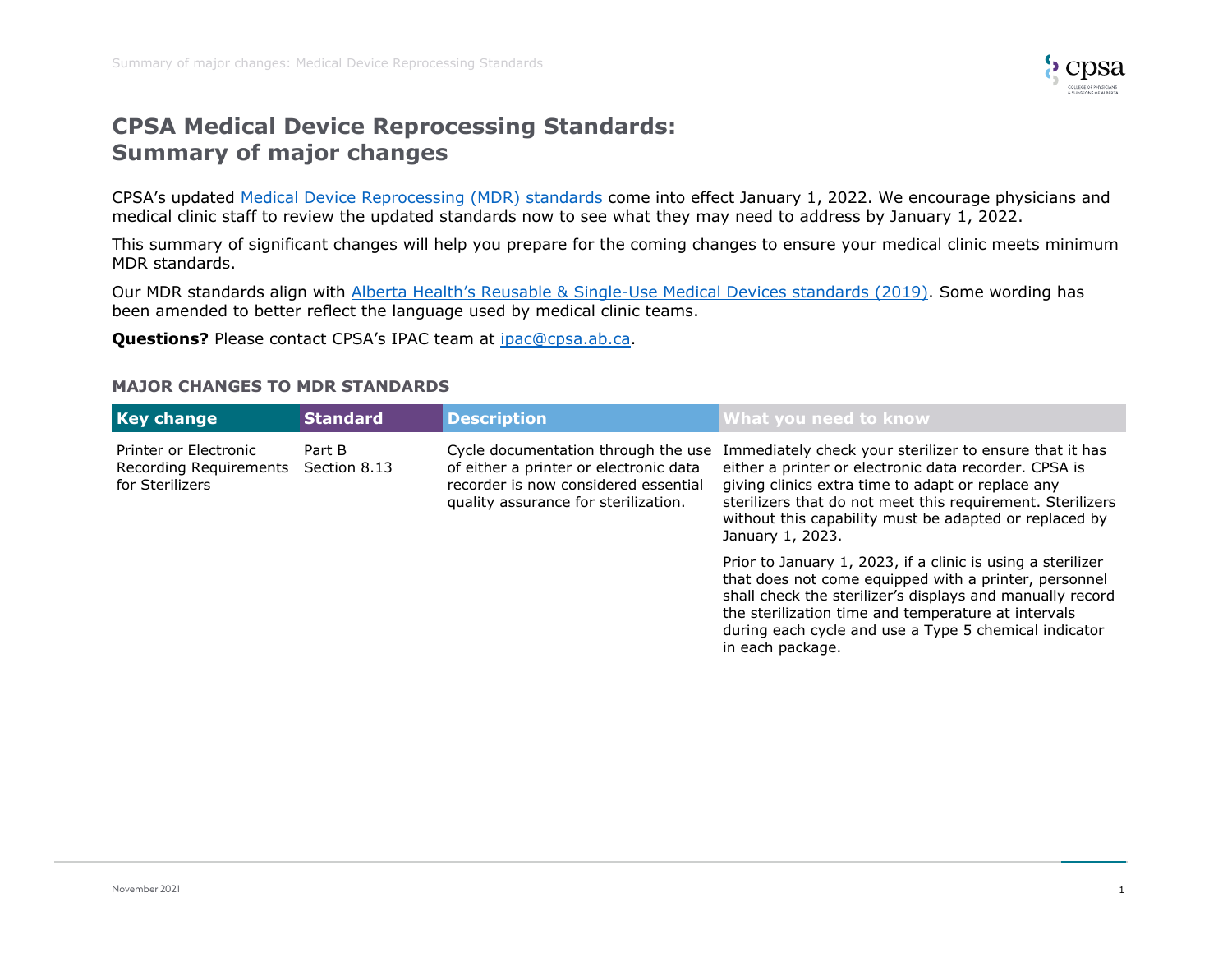

| <b>Key change</b>                                                                 | <b>Standard</b>                          | <b>Description</b>                                                                                                                                                                                                                                              | What you need to know                                                                                                                                                                                                                                                      |
|-----------------------------------------------------------------------------------|------------------------------------------|-----------------------------------------------------------------------------------------------------------------------------------------------------------------------------------------------------------------------------------------------------------------|----------------------------------------------------------------------------------------------------------------------------------------------------------------------------------------------------------------------------------------------------------------------------|
| <b>Quality Management</b><br>System (Enhancements<br>to Policy and<br>Procedures) | Part C                                   | More specificity has been added to<br>the requirements for clinic policies,<br>procedures and documentation. MDR<br>policies and procedures will now<br>require regularly documented and<br>scheduled review.                                                   | Clinics are already required to develop and maintain<br>MDR policies and procedures. Additional documentation<br>will now be required effective January 1, 2022.                                                                                                           |
|                                                                                   |                                          |                                                                                                                                                                                                                                                                 | Clinic personnel should immediately review their<br>existing MDR policy and procedure manuals to<br>determine what documentation might be missing. CPSA<br>is working to develop MDR policy and procedure<br>templates for clinics to help them meet this objective.       |
|                                                                                   |                                          | <b>A summary of Quality</b><br><b>Management System</b><br>requirements is provided below.                                                                                                                                                                      |                                                                                                                                                                                                                                                                            |
| Additional detail around<br>steps of disinfection and<br>sterilization            | Part B<br>Sections 4-9                   | Additional standards have been<br>added that clarify minimum<br>necessary steps to achieve<br>disinfection and sterilization. This<br>includes new documentation<br>requirements.                                                                               | Most new standards reflect what should already be<br>existing practice. Detailed expectations are now more<br>explicitly stated. These new requirements come into<br>force on January 1, 2022.                                                                             |
|                                                                                   |                                          |                                                                                                                                                                                                                                                                 | Clinic personnel should review the steps as set out in<br>the new Standards and review against existing<br>reprocessing procedures. Any necessary enhancements<br>to these processes, included staff training, should be<br>documented and implemented by January 1, 2022. |
| <b>Procuring Medical</b><br>Devices                                               | Part B<br>Section 3                      | Clinics will be required to ensure in<br>advance that all medical devices they<br>trial or purchase have a medical<br>device licence.                                                                                                                           | This measure signals that medical devices not<br>registered by Health Canada must not be used on<br>patients. Licensed devices are validated for both safe<br>use and reprocessing.                                                                                        |
|                                                                                   |                                          | Reprocessing personnel will also be<br>required to review device and<br>equipment manufacturer information<br>in advance of trial or purchase to<br>ensure that recommended<br>reprocessing instructions are<br>achievable in their specific clinic<br>setting. | GOC - Medical Devices Active License Listing (MDALL)                                                                                                                                                                                                                       |
|                                                                                   |                                          |                                                                                                                                                                                                                                                                 | These new standards help clinics start processes on the<br>right path, promote involvement of expert staff in<br>decision making and reflect longstanding best practice<br>in most clinics.                                                                                |
| Storage of clean,<br>disinfected and sterilized<br>equipment and devices          | Part B<br>Section 9<br>Part D Section 15 | Specificity has been added around<br>requirements for the storage of<br>medical devices.                                                                                                                                                                        | New standards reflect what should be existing practice,<br>but allow for compliance to be more easily audited.<br>Clinic personnel should review these requirements to<br>ensure compliance by January 1, 2022.                                                            |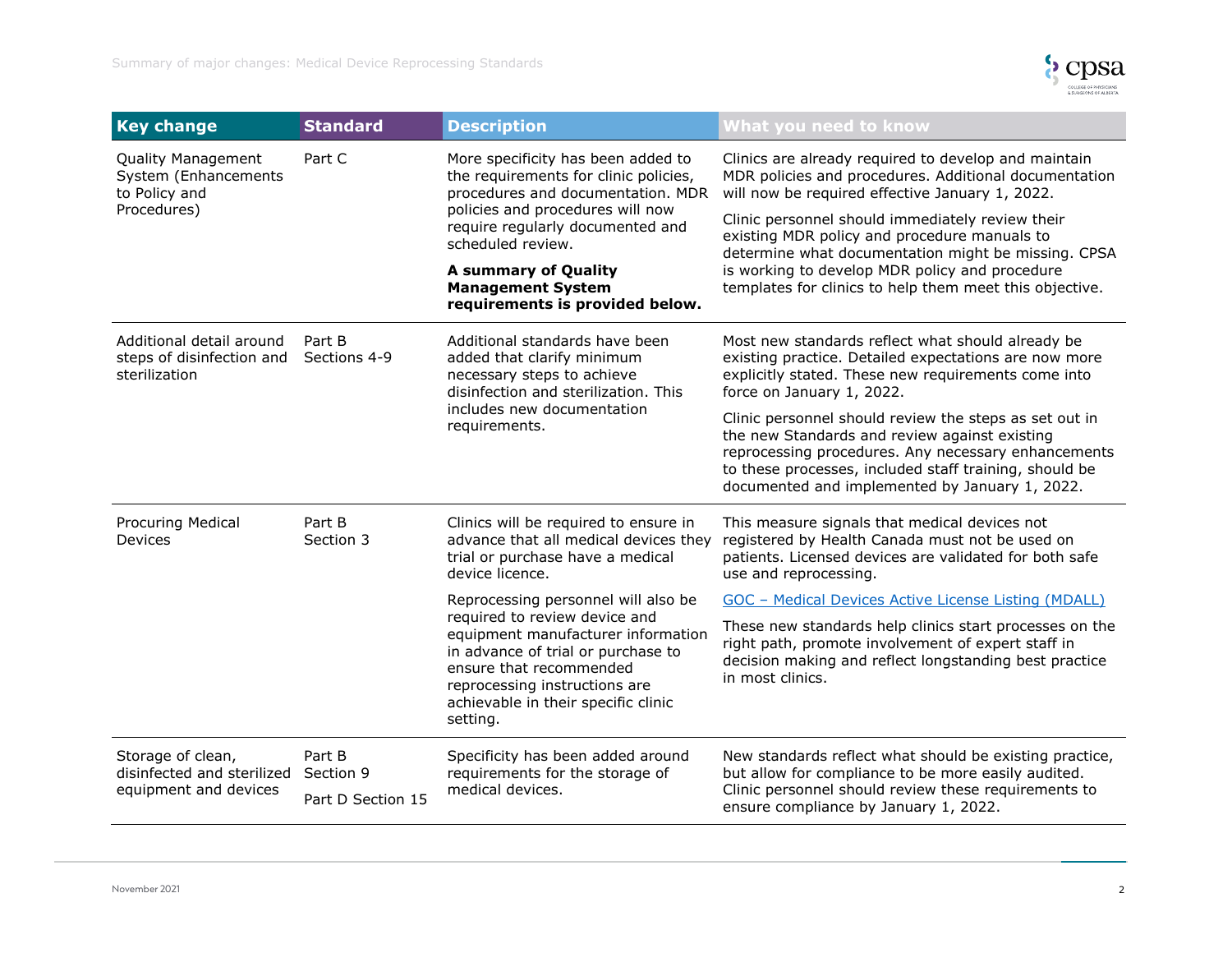

| <b>Key change</b>                                                                         | <b>Standard</b>          | <b>Description</b>                                                                                                                                                                                                     | What you need to know                                                                                                                                                                         |
|-------------------------------------------------------------------------------------------|--------------------------|------------------------------------------------------------------------------------------------------------------------------------------------------------------------------------------------------------------------|-----------------------------------------------------------------------------------------------------------------------------------------------------------------------------------------------|
| Medical Device<br>Reprocessing and<br>Flexible Endoscope<br>Standards are now<br>combined | Part D                   | Two existing CPSA standards are<br>being combined into one. The new<br>standards are entitled "Medical<br>Device Reprocessing in Unaccredited<br>Settings for Reusable Semi-critical<br>and Critical Medical Devices". | Effective January 1, 2022, CPSA will no longer have<br>separate Standards for medical device reprocessing and<br>endoscope reprocessing. These are now being combined<br>into one standard.   |
|                                                                                           |                          |                                                                                                                                                                                                                        | Part D of the new standards is only applicable for clinics<br>that use and reprocessed flexible endoscopes.                                                                                   |
| Thermal Disinfection /<br>Pasteurization                                                  | Part B                   | Standards have been added for those<br>Sections 7.14-7.22 clinics that reprocess devices via<br>thermal disinfection or<br>pasteurization.                                                                             | Very few clinics reprocess using thermal disinfection /<br>pasteurization. However, these changes offer clarity to<br>clinics who perform this type of reprocessing now, or in<br>the future. |
|                                                                                           | Part C<br>Section 11.2.1 |                                                                                                                                                                                                                        |                                                                                                                                                                                               |
|                                                                                           |                          |                                                                                                                                                                                                                        | Standards reflect longstanding minimum requirements<br>set out by the Canadian Standards Association.                                                                                         |

## **QUALITY MANAGEMENT SYSTEMS**

Summary of enhanced requirements/changes for MDR policies, procedures and documentation, including tracking logs.

|         | <b>Outgoing MDR standards</b> | <b>2022 MDR Standards</b> |                                              |
|---------|-------------------------------|---------------------------|----------------------------------------------|
| M.1.1.1 | Storage of dirty              |                           |                                              |
| M.1.1.2 | Transport of dirty            |                           | $-$ Part C/11.2.1 Pre-cleaning and transport |
| M.1.1.3 | Disassembly                   | – Part C/11.2.1           |                                              |
| M.1.1.4 | Sorting and soaking           |                           | Sorting, disassembly, soaking                |
| M.1.1.5 | Physical removal of soil      |                           | Part C/11.2.1 Manual or automated cleaning   |
| M.1.1.6 | Rinsing                       | Part C/11.2.1             | Rinsing                                      |
| M.1.1.7 | Drying                        | Part C/11.2.1             | Drying                                       |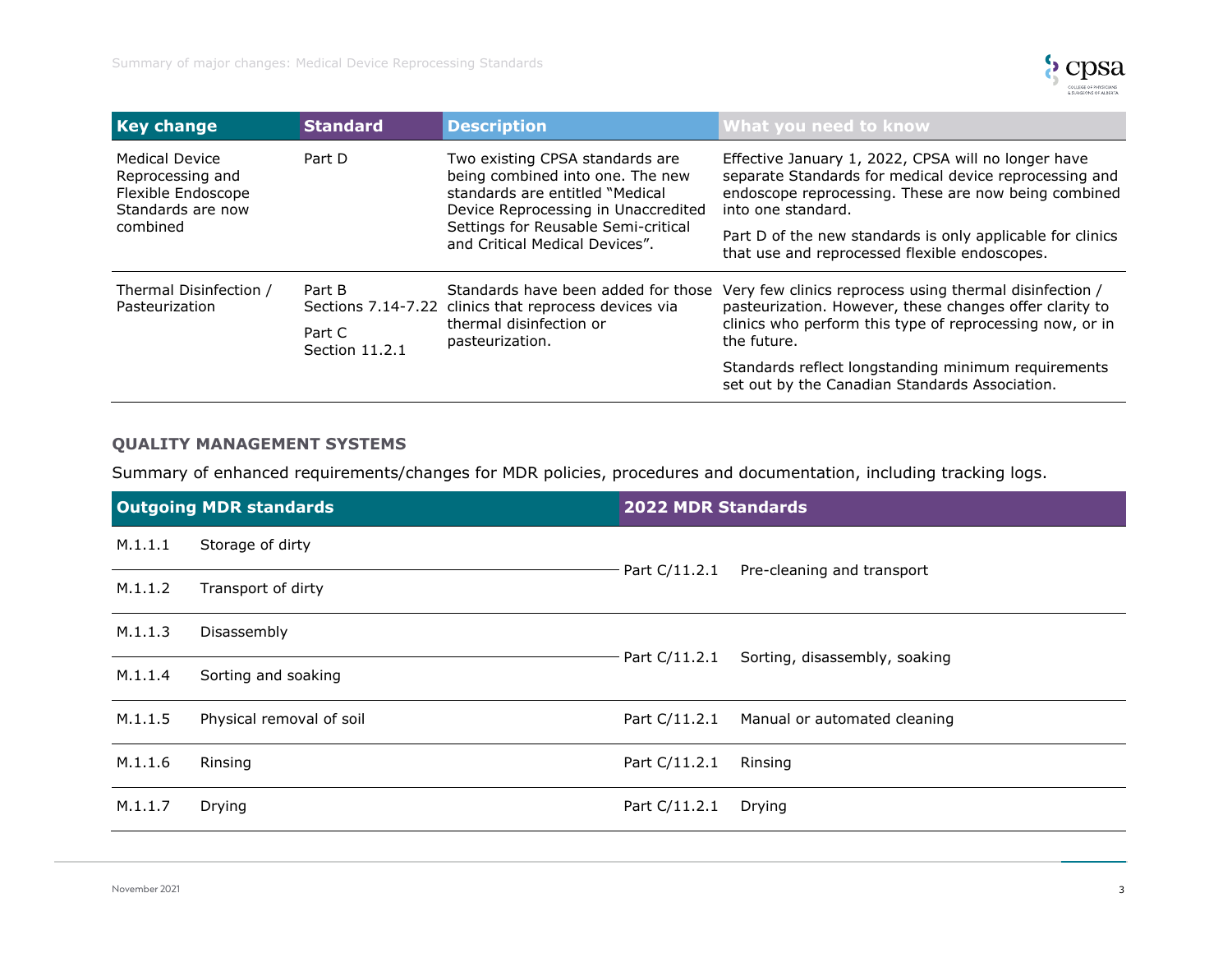

|          | <b>Outgoing MDR standards</b>                                                                                                                                    | <b>2022 MDR Standards</b> |                                                                                                                                                                                                                                                                           |
|----------|------------------------------------------------------------------------------------------------------------------------------------------------------------------|---------------------------|---------------------------------------------------------------------------------------------------------------------------------------------------------------------------------------------------------------------------------------------------------------------------|
| M.1.1.8  | Physical Inspection                                                                                                                                              | Part C/11.2.1             | Inspection                                                                                                                                                                                                                                                                |
| M.1.1.9  | Wrapping of sterile                                                                                                                                              | Part C/11.2.1             | Packaging and labeling                                                                                                                                                                                                                                                    |
| M.1.1.10 | <b>HLD</b>                                                                                                                                                       | Part C/11.2.1             | Chemical high level disinfection (HLD) if applicable                                                                                                                                                                                                                      |
| M.1.1.11 | Sterilization                                                                                                                                                    | Part C/11.2.1             | Sterilization                                                                                                                                                                                                                                                             |
| M.1.1.12 | Storage of Sterile                                                                                                                                               | Part C/11.2.1             | Storage                                                                                                                                                                                                                                                                   |
| M.1.1.13 | Use, cleaning and disposal of PPE                                                                                                                                | Part C/11.2.5             | The required occupational health and safety<br>activities, including use of appropriate personal<br>protective equipment (PPE) when performing MDR<br>and when using single-use medical devices.                                                                          |
| M.1.1.14 | Use and cleaning of cleaning accessories                                                                                                                         | Part B/4.4                | Cleaning accessories                                                                                                                                                                                                                                                      |
| M.1.1.15 | Recall process for cycle/failed chemical indicator and<br>failed BI                                                                                              | Part C/11.2.3             | <b>Recall Procedures</b>                                                                                                                                                                                                                                                  |
| M.1.2    | There is written information from the manufacturer on the Part C/11.6<br>safe and appropriate processing of all medical equipment<br>included in the procedures. |                           | The MIFU for medical devices, equipment, and<br>supplies shall be received and maintained in printed<br>form (e.g., in binders, manuals, or monographs) or in<br>electronic format and be readily accessible to those<br>needing access and shall be updated as required. |
| M.4.2    | All sterilization procedures follow the manufacturer's<br>instructions for installation, operation, and preventative<br>maintenance of sterilization equipment.  | Part C/11.5.1             | Preventative maintenance of devices and equipment                                                                                                                                                                                                                         |
| M.4.2.1  | Independent biomedical or technician services perform<br>regularly scheduled inspection and verification that the<br>sterilizer is working properly.             | Part C/11.5.2             | Results of installation, operational qualification and<br>requalification, and routine testing of reprocessing<br>equipment and products.                                                                                                                                 |